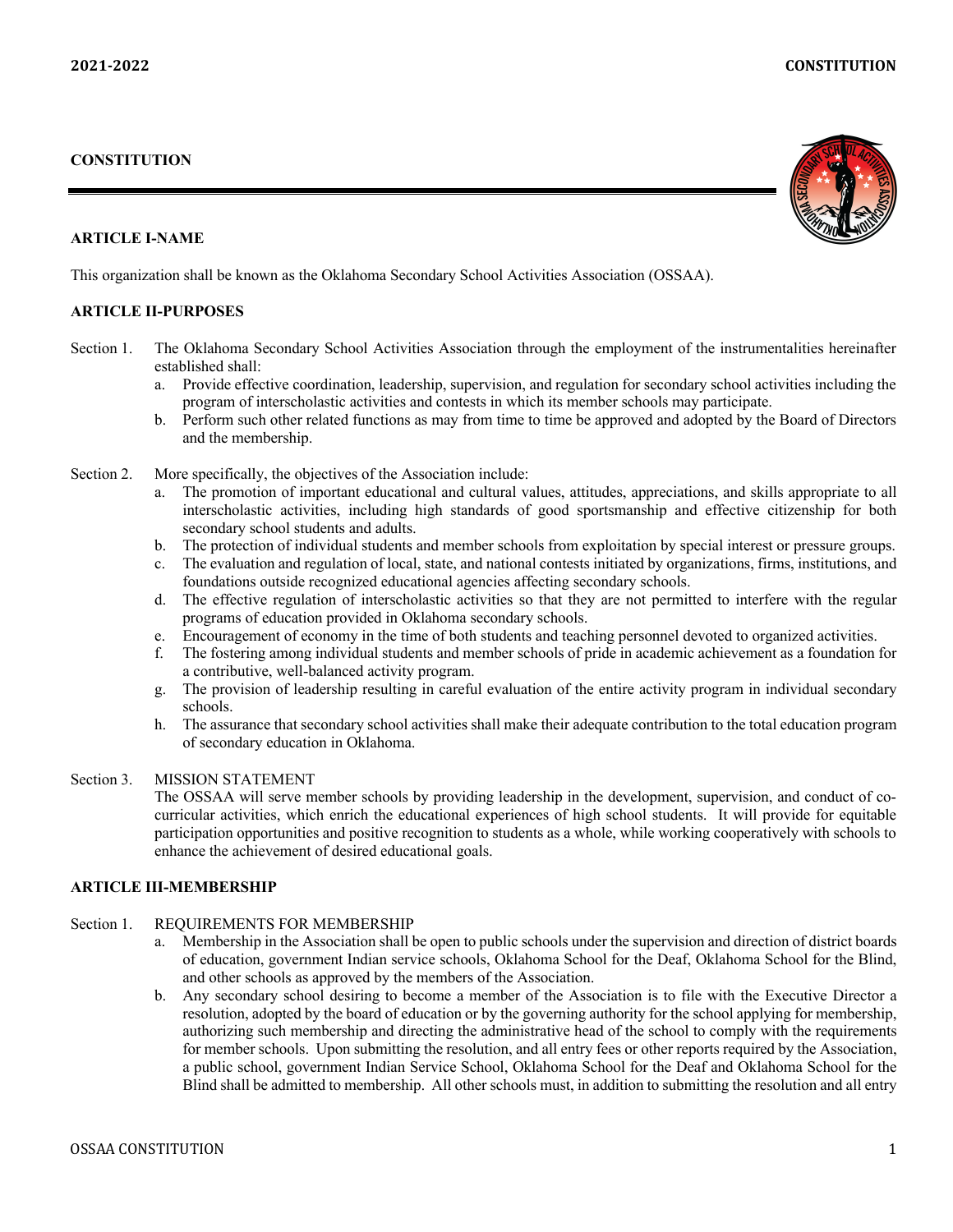fees or other reports required by the Association, also must comply with other reasonable criteria as established by the members of the association or the Board of Directors.

- c. Associate membership in the Association may be granted secondary schools by the Executive Director. Associate member schools may participate in all activities except Association sponsored events leading to championships. The representative of an associate member school shall not have a vote nor be eligible to hold office in the Association.
- d. A school must be accredited by the State Board of Education, or by an accrediting organization approved by the State Board of Education, in order to qualify for, maintain, or renew membership.

#### Section 2. SECONDARY SCHOOLS

- a. The term "secondary school" when used herein shall mean any school organized as an administrative unit under a principal or superintendent, accredited by the State Board of Education and offering instruction for grades seven through twelve, or any combination thereof.
- b. The Board of Directors is authorized to establish different rules, policies and procedures for competition among seventh, eighth or ninth grade students, or teams comprised of students from those grades, appropriate for younger secondary school students. Member schools may allow ninth grade students to participate with students either in grades ten through twelve, or with students in the seventh and eighth grades consistent with rules established by the Association regarding eligibility.
- c. For those public school districts with multiple secondary schools, membership shall be granted in the names of those schools offering instruction for the most senior grades, but separate schools in the same district offering instruction only for less senior grades shall be included within membership. The named member school shall notify the Executive Director as to any school offering less senior grades, which should be included with the named school for membership and classification purposes.

#### Section 3. RENEWAL OF MEMBERSHIP

- a. To renew its membership each year, a member school must pay the entry fees and file the reports required by the Board of Directors and must be in good standing with the Association.
- b. To maintain membership, schools must return the annual entry fees form or the entry form for the first activity in which the school participates for the school year. All entry fees must be paid to the Association by October 15 or a penalty fee shall be added. Any school failing to remit its entry fees by June 1 is hereby automatically denied membership and may be reinstated only by action of the Board of Directors.
- c. A member school that fails to maintain accreditation is suspended from membership. If and when accreditation is re-established, the school must apply to the Board of Directors to lift the suspension and be reinstated to good standing with the Association.
- d. Any school that willfully chooses to withdraw from membership will be required to wait a period of six years before submitting a request to become a member of the OSSAA. The request will be submitted to the Executive Director.

#### Section 4. ANNUAL MEETINGS

The annual meetings of the OSSAA shall be held each year in various locations of the state as determined by the Board of Directors for the purpose of reviewing and discussing proposed changes or additions to the Constitution, Rules, Policies or Procedures of the Association, or other issues affecting the members. An agenda shall be distributed to all member school representatives. All meetings shall be published in the yearbook and/or calendars.

## Section 5. THE REPRESENTATIVE

The principal or administrative head of the school shall serve as the official school representative for each member school to the Association unless the school designates the superintendent or another qualified person to serve in that capacity and informs the Executive Director of that designation in writing.

## **ARTICLE IV – ADMINISTRATION - BOARD OF DIRECTORS**

#### Section 1. ELECTION AND APPOINTMENT OF DIRECTORS

- a. The management of the affairs of the Association shall be vested in a Board of Directors consisting of fifteen members.
- b. Twelve of the fifteen members shall be elected to represent divisions and geographic quadrants as described below. Appointed Board members shall be elected to represent a public school district with multiple high schools offering grades nine to twelve, and to represent an at-large position with consideration given to gender and/or minorities. The remaining appointed member shall currently be serving as an athletic director at a member school.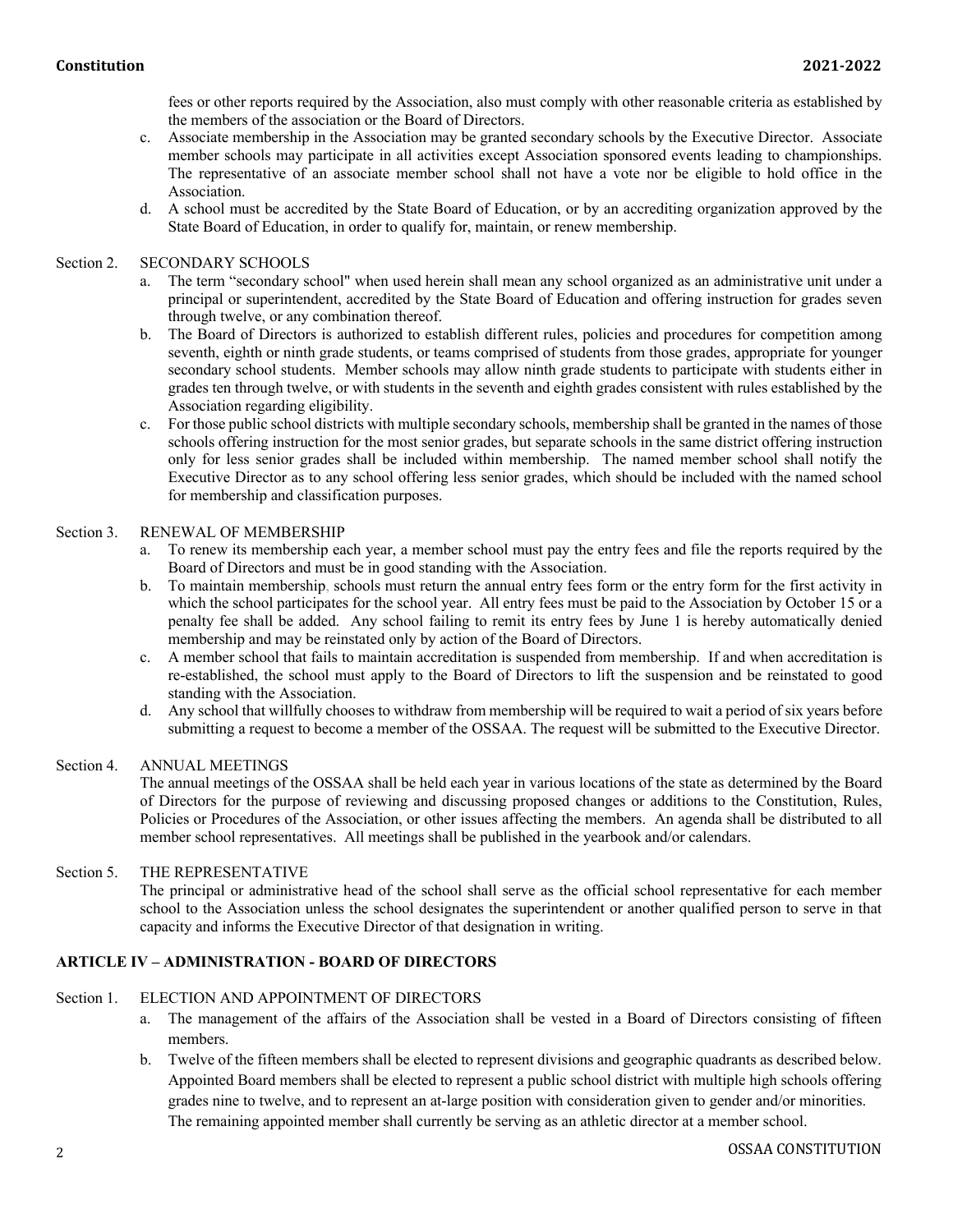c. District superintendents, assistant superintendents or their equivalents, and high school principals or assistant high school principals, for member schools in grades nine to twelve are eligible to serve as an elected director, and in the appointed at-large position.

The fifteenth member shall be appointed by the Board of Directors as a representative of school athletic directors. The individual appointed to this Board position must be employed as a site athletic director at a member school offering grades nine through twelve, or as the athletic director at an independent public school district with multiple high schools.

- d. If an elected or appointed board member is employed by a public school district with multiple schools offering grades nine through twelve, then no other individual employed by that same school district is eligible to serve on the Board during the same time period, either in an elected or appointed position.
- e. For the purpose of electing Board members representing different divisions and geographic quadrants, member schools shall be apportioned among three divisions. Division I schools are defined as the sixty-four member schools with the highest ADM. Division II schools are defined as the next largest 192 member schools according to ADM and Division III schools are defined as all remaining member schools not in Divisions I or II. Four quadrants (NW, NE, SW and SE) are established as described below, with nineteen or twenty counties per quadrant. The member schools from each quadrant shall elect a qualified representative Board member for each division in the quadrant from one of the schools within that division. The Executive Director shall have authority to make adjustments in assignments in Oklahoma and Canadian counties.
	- NW QUADRANT: Alfalfa, Beaver, Blaine, Canadian, Cimarron, Custer, Dewey, Ellis, Garfield, Grant, Harper, Kay, Kingfisher, Logan, Major, Oklahoma, Roger Mills, Texas, Woods and Woodward.
	- NE QUADRANT: Adair, Cherokee, Craig, Creek, Delaware, Lincoln, Mayes, Muskogee, Noble, Nowata, Okfuskee, Okmulgee, Osage, Ottawa, Pawnee, Payne, Rogers, Tulsa, Wagoner, and Washington.
	- SW QUADRANT: Beckham, Caddo, Canadian, Carter, Comanche, Cotton, Garvin, Grady, Greer, Harmon, Jackson, Jefferson, Kiowa, Love, McClain, Murray, Stephens, Tillman and Washita.
	- SE QUADRANT: Atoka, Bryan, Choctaw, Cleveland, Coal, Haskell, Hughes, Johnston, Latimer, Le Flore, Marshall, McCurtain, McIntosh, Oklahoma, Pittsburg, Pontotoc, Pottawatomie, Pushmataha, Seminole, and Sequoyah.

## Section 2. NOMINATIONS, ELECTIONS, AND TERMS OF OFFICE

- a. Nominations for the elected members of the Board of Directors shall be solicited by the Executive Director and submitted not later than March 1. The names of eligible candidates shall be placed on a ballot provided by the Executive Director for each member school qualified to vote for that elected position.
- b. The length of term for each director will be five years, and the terms of the elected members and the appointed members will be staggered, to minimize turnover of Board membership in any one year.
- c. In the event no nominee for an elected position receives a majority of the votes cast (50% plus one vote of total votes cast), a run-off election shall be conducted between the top two nominees to determine a winner.
- d. An Election Committee shall be appointed by the Board of Directors representing the quadrants of the state, to be present at the OSSAA office to count ballots and validate election results. The results of any election and an announcement of any appointment shall be provided to the member schools. The election must be completed by April 15. The final date for the submission of the ballots will be printed on the ballot.
- e. Each term will begin on July 1 following election or appointment. A director may not serve for more than two consecutive terms, or for more than eleven consecutive years if appointed or elected to complete a portion of another director's term but may be appointed or elected to fill a vacancy after a one-year absence from office.
- f. In case of death, resignation, or any other disqualification of an elected director, the Board of Directors may appoint a member qualified to fill the vacancy until the next regular election when a successor shall be elected to fill the unexpired portion of the term.

A regularly elected member representing a division and quadrant shall not be disqualified by virtue of: (i) changes in ADM as reported annually by the State Department of Education, which result in the board member's school moving from one division to another as defined under Section 1 or (ii) a change of employment from one member school to another within the same division and quadrant.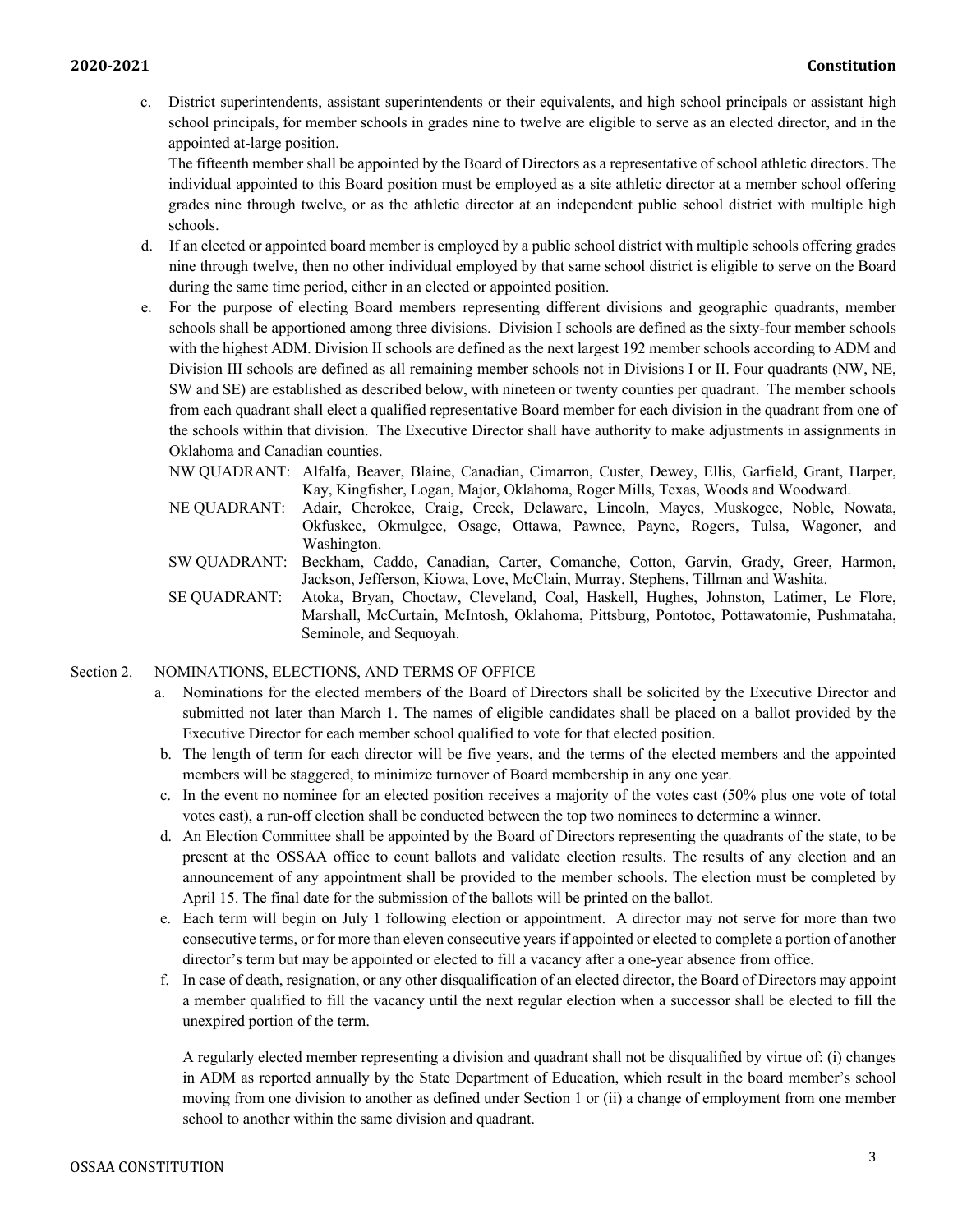If an elected board member representing a division and quadrant changes employment from one member school to another, and this change moves that board member from one quadrant to another or from one division to another in the quadrant, the board member is disqualified from serving on the Board immediately upon the change.

Any appointed board member representing the multi-high school districts shall be disqualified immediately if that board member changes employment from a district with multiple schools offering grades nine to twelve to a district with a single school offering grades nine to twelve.

Section 3. In case of death, resignation, or any other disqualification of any of the appointed board members, the Board of Directors may appoint an eligible individual to complete the appointed five-year term.

#### Section 4. MEETINGS

All meetings shall be subject to the Open Meeting Law of the State of Oklahoma.

### Section 5. DUTIES AND POWERS OF THE BOARD OF DIRECTORS

- a. A majority of the Board of Directors shall constitute a quorum for the transaction of business.
- b. The Board of Directors shall be the governing body of the Association and shall have the authority to adopt such Policies and Procedures as are necessary to administer the business of the Association when such Policies and Procedures are not in conflict with the Constitution and Rules of the Association. The Board of Directors may further adopt Policies and Procedures as are necessary to plan, organize, supervise, finance, and administer the interschool activities of the member schools which would not be in conflict with the Constitution and/or Rules.
- c. The Board of Directors shall secure the services of an Executive Director and staff who shall be paid by the Association.
- d. The Board shall determine the qualifications and salaries of the Executive Director and Assistants. The contract for the Executive Director shall run from July 1 to June 30 and may be for a period of three years. The contract for the Assistants shall run from July 1 to June 30. There will be an annual written evaluation of the Executive Director by the Board and an annual evaluation of the Assistants by the Executive Director by February 10. Employment of the Executive Director and the Assistants will be considered at the regular March Board Meeting.
- e. The Board shall determine the duties of the Executive Director and shall delegate such authority to him/her, as it deems advisable to properly administer the Association.
- f. The Board shall have the authority to establish the necessary regulations for the operation of the office of the Executive Director.
- g. The Board shall have the authority to interpret the provisions of the Constitution and the Rules of this Association, as well as the Policies and Procedures adopted by the Board, investigate alleged violations and shall be the final judge as to whether a violation has occurred.
- h. The Board of Directors shall have the authority to assess penalties or invoke sanctions against member schools or individuals employed by or associated with member schools for violation of any of the provisions of the Constitution, Rules, Policies or Procedures adopted by the Board and its decisions are final. Member schools are expected to conduct their relations with other schools in a spirit of good sportsmanship and according to the Constitution and Rules of the Association. Each school is responsible for the conduct of its students, players, teachers, coaches, and administrators at games or contests both at home and away and each school, in so far as can reasonably be expected of it, is responsible for the conduct of its fans at home and away.

If a fan, student, player, teacher, coach or administrator of a school is guilty of unsportsmanlike conduct or of violating any of the provisions of the Constitution or Rules, the Board may assess a penalty against such school and/or school personnel unless such school promptly elects to and does take disciplinary action against the guilty individual which is acceptable to the Board. The maximum penalty assessed against a school for any one violation of any of the provisions of the Constitution or Rules shall not exceed one year's suspension from the Association. The Board of Directors shall have the right to invoke sanctions against any member school that failed to abide by the Constitution, Rules, Policies or Procedures of the Association.

i. The Board of Directors shall adopt an employees' retirement plan for the benefit of the paid employees of the Association and shall publish yearly to the membership of the Association employees' salaries and fringe benefits by position.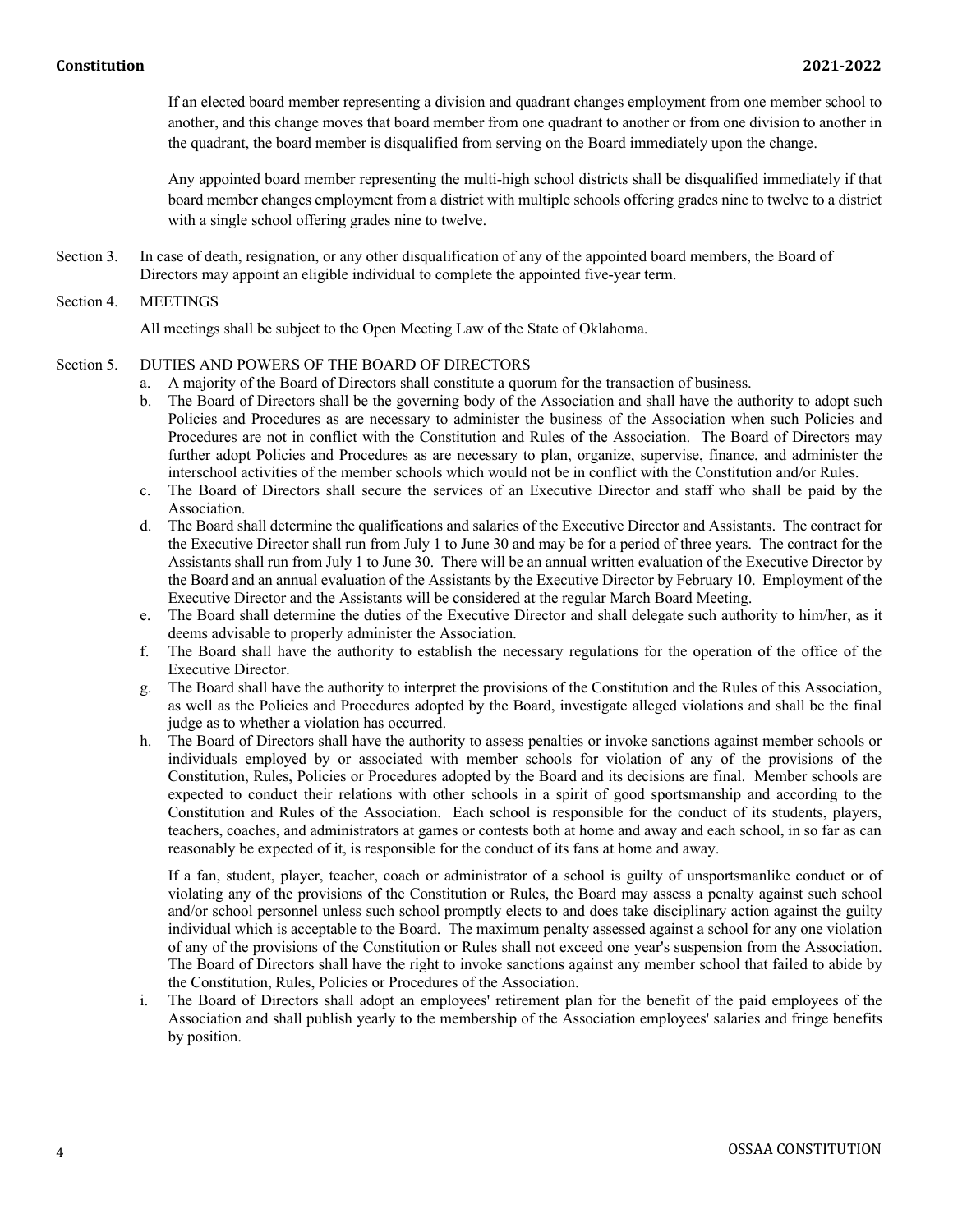j. The Board of Directors shall have the authority to appoint a Constitution and Rules Revision Committee to review the Oklahoma Secondary School Activities Association Constitution and Rules and a review of the Constitution and Rules shall be accomplished at least each five years.

#### Section 6. FINANCIAL ACCOUNTABILITY

- a. All revenue from any source shall be identified and deposited in an authorized account in a depository bank designated by the Board of Directors.
- b. Revenue of the Association may be utilized for purposes, defined by the Board of Directors in regulations governed by generally accepted accounting practices.
- c. The Board of Directors shall have the supervision of the funds of the Association and is empowered to authorize payments, manage surplus funds of the Association, and supervise the investment of surplus funds of the Association. A detailed financial statement shall be presented to the Board on a monthly basis.
- d. The Board of Directors shall develop procedures similar to those contained by the Oklahoma State Law governing accounting of public school activity funds, as a guide for record keeping in all receipts and expenditures of Association funds.
- e. The Board of Directors shall contract an independent audit firm (auditor) to conduct an annual audit of all Association financial activity, with a report to be presented to the Association membership in an annual publication.
- f. No expenditures involving an amount greater than \$25,000 shall be made by the Board of Directors except in accordance with the provisions of a written contract. No contract involving an expenditure of more than \$50,000 shall be made except upon sealed proposals and to the lowest and best responsible bidder. In the event of an emergency or urgent situation in which the Association is at risk of substantial damage or loss before the Board of Directors can meet, the Executive Director may authorize an expenditure in excess of these limits, upon consultation with the President and/or Vice-President of the Board of Directors. The Executive Director may also proceed without soliciting sealed proposals and negotiate directly with an experienced independent vendor or contractor for an expenditure of more than \$50,000, if emergency or urgent action is required before sealed proposals reasonably could be solicited and evaluated. In the event that the Executive Director authorized such expenditure, a written contract is still required, and the Executive Director must report to the Board of Directors at its next scheduled meeting about the expenditure.
- g. The Board of Directors or Executive Director shall not make any contract with any of its members or with any company, individual or business concern in which any of its members shall be directly or indirectly interested. All contracts made in violation of this section shall be wholly void. A member of the Board of Directors or Executive Director shall be considered to be interested if any contract made with any company, individual, or any business concern, if such member of the Board of Directors or Executive Director or any member of his/her immediate family owns any substantial interest in same.
- Section 7. DUE PROCESS Procedures Regarding Investigations, Hearings and Appeals
	- a. Procedures for investigating and resolving alleged violations of OSSAA rules and policies will be established by rules adopted by vote of the membership. These rules will provide for: (1) notice of the alleged violation, (2) disclosure of the evidence concerning the alleged violation, and (3) an opportunity to be heard and to submit additional responsive evidence.
	- b. Each member school is responsible for implementing adequate policies and procedures to insure that students from the school are eligible under OSSAA rules and policies to participate in interscholastic activities. A member school may adopt and enforce student eligibility rules and policies that are more stringent than OSSAA eligibility rules and policies. Any request for a waiver or exception to a member school's eligibility rules and policies, and any appeal from a member school's eligibility determination, must be decided by the member school, pursuant to the member school's appeal procedures.
	- c. Requests for clarification, exception or waiver of OSSAA eligibility rules and policies must be submitted by a member school, and are determined by the Executive Director or the Executive Director's designee. Procedures for evaluating and determining requests for clarifications, exceptions or waivers of eligibility rules will be established by rules adopted by vote of the membership.
	- d. Determinations made under these provisions may be appealed pursuant to rules adopted by a vote of the membership.
	- e. The rules adopted pursuant to this section may be supplemented by policies adopted by OSSAA's Board of Directors.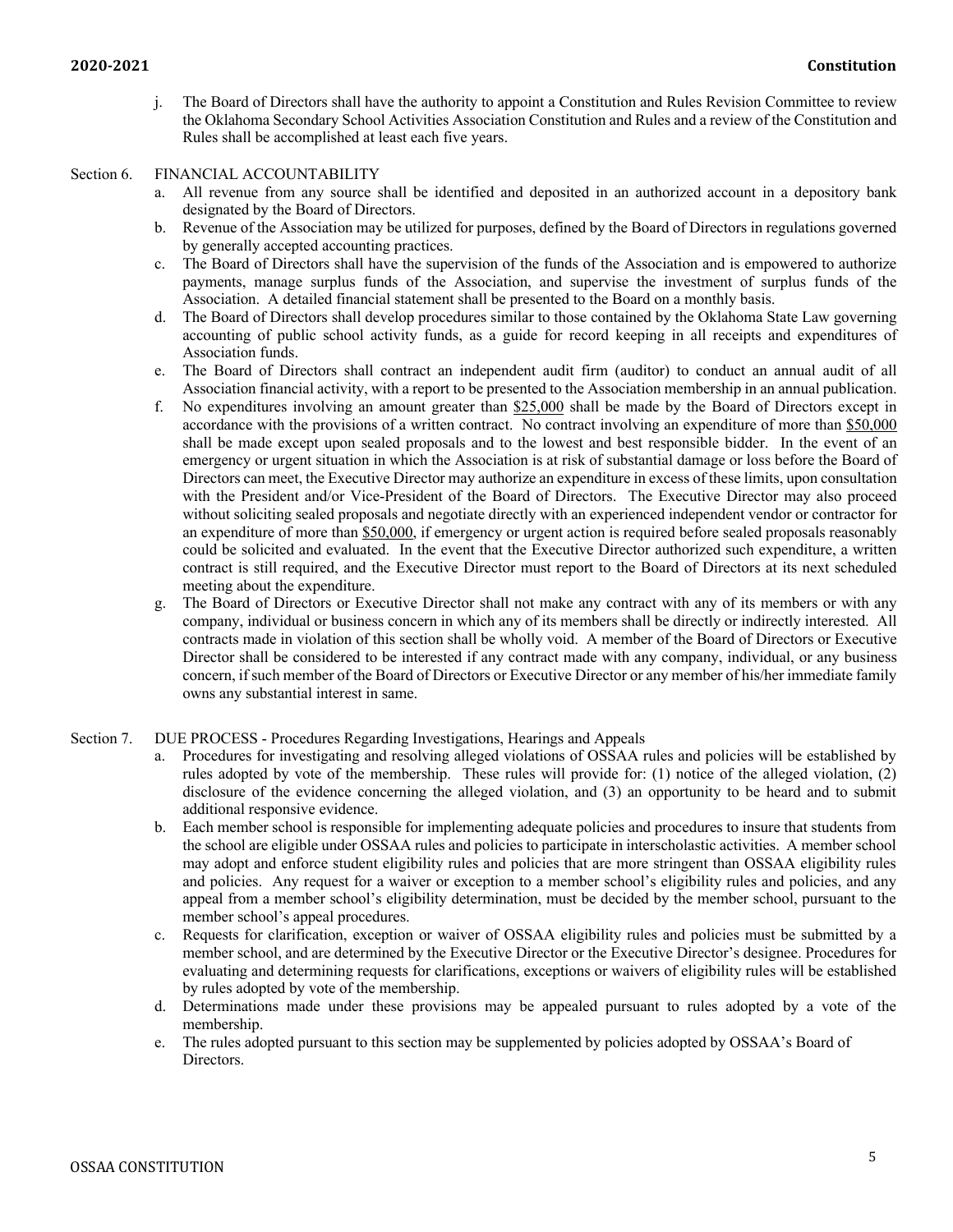#### **Constitution 2021-2022**

## **ARTICLE V-OFFICERS**

Section 1. The Board of Directors shall elect from its membership a president who shall serve as presiding officer of the Board and of the Association. A vice-president shall be elected from the membership of the Board and shall preside in the absence of the president. These officers shall perform the duties, which regularly devolve upon such officers, and shall serve for a period of one year. The president of the Board of Directors will only be a voting member when resolving tie votes by the other Board of Directors.

#### Section 2. EXECUTIVE DIRECTOR

The administration of the Association in all its aspects may be delegated to the Executive Director. The execution of all decisions made by the Board of Directors concerning the operation of the Association shall be delegated to the Executive Director. The Executive Director is to provide leadership for the Association and should make recommendations from time to time to the Board of Directors. He/she shall serve as fund custodian or treasurer of the Association and shall be bonded in an amount determined by the Board of Directors at the expense of the Association. He/she shall perform such other duties and exercise such other authority as may be required or conferred upon him/her by the Board of Directors of the Association.

#### **ARTICLE VI-INTERSCHOLASTIC ACTIVITIES**

- Section 1. All members in good standing may compete with other member schools in good standing in this Association. All members in good standing may also compete in regular season contests or events with secondary-level schools that are members in good standing with similar associations in this state or in other states, provided that the schools concerned shall follow the rules, policies and procedures of their respective associations.
- Section 2. A member school of this Association also may compete in a regular season contest or event with secondary-level schools, and organized teams consisting of secondary-level students, that do not belong to any secondary school association, provided that school or team applies participation, amateur standing, and eligibility rules and limits equivalent to the rules and limits applied by OSSAA, and provided the contest is conducted consistent with the rules of the Association.
- Section 3. No member school may participate in any event or activity without the specific approval of the member school's principal or superintendent.

## **ARTICLE VII-AMENDMENTS**

#### Section 1. SUBMISSION OF AMENDMENTS

Amendments to the Constitution shall require a two-thirds vote of those voting by ballot to be effective. Any proposed amendment to the Constitution must be submitted by the Board of Directors or by petition signed by at least twenty member schools in writing to the Executive Director and must be reviewed and discussed at the annual meetings of the Association, prior to a vote of the members. The Board shall determine the time limit for return of ballots and provide such other policies or procedures as may be necessary for carrying out the provisions of this article.

#### Section 2. SUBMITTING OF CHANGES IN THE RULES

Amendments to the Rules of the Association shall require a majority vote of the member schools voting by ballot. Any proposed amendment to the Rules must be submitted by the Board of Directors or by petition signed by at least twenty member schools in writing to the Executive Director. The Board of Directors shall determine whether any proposed amendment submitted by petition shall be presented to the membership for a referendum vote. The Board of Directors may determine that only certain member schools participating in particular activities are affected by a proposed rule change and may limit voting on that rule change to those member schools. If the Board of Directors elects not to present the proposed rule change for a vote, or if the proposed rule change is not approved by a majority vote, then the same rule change may not be resubmitted to the Executive Director for a period of at least one year. The rules creating and defining classifications for football, basketball and baseball further may not be amended more often than every four years.